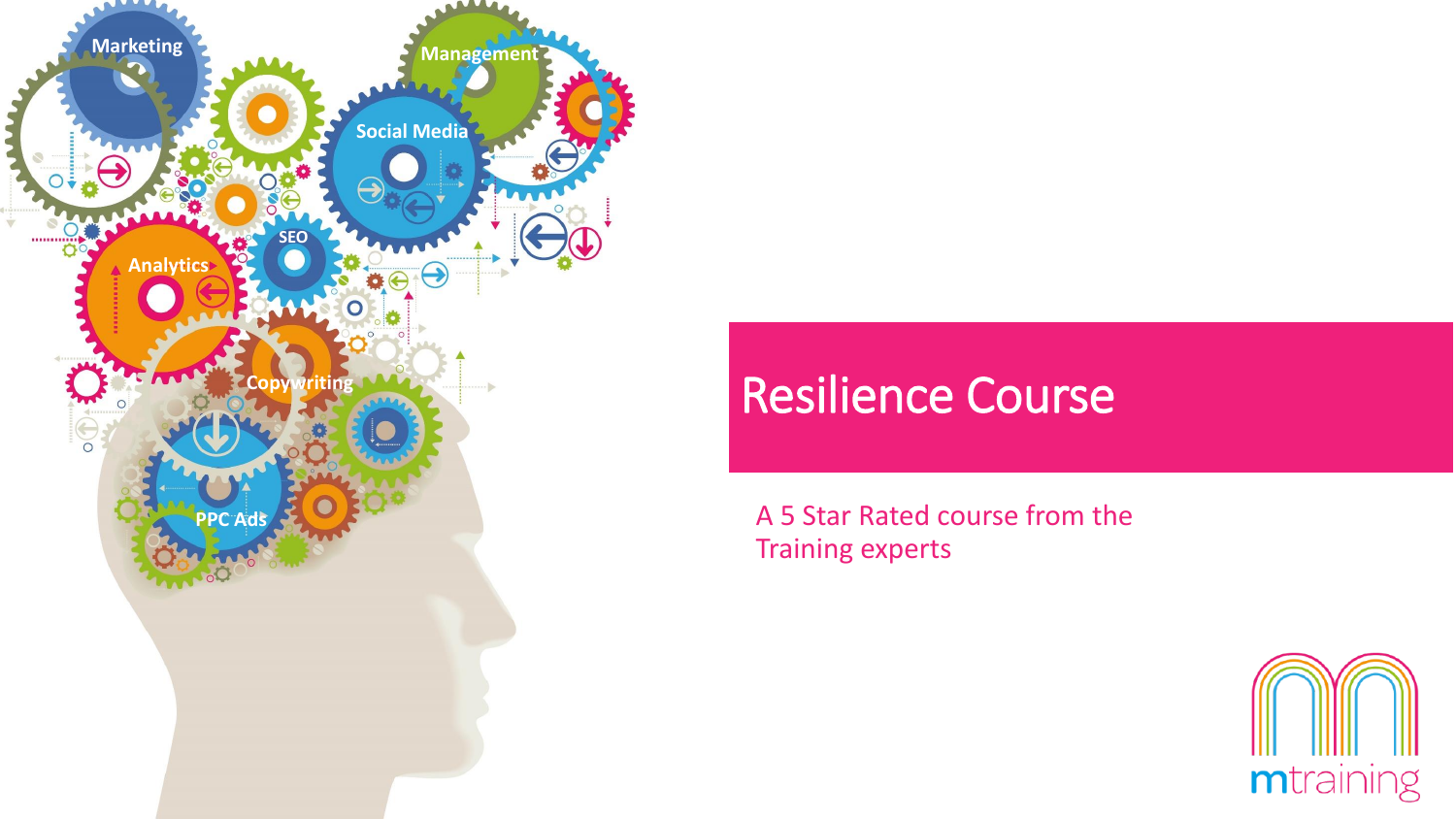# Resilience Course

Resilience is the ability to bounce back when adversity or hardship hits.

With a high level of resilience you are able to feel stronger, more able to cope with difficult situations and to move forward.

#### **Introduction**

Resilient people are flexible, energetic and motivated. In capturing that motivation can we help to build our resilience?

This one-day interactive training course will look at the way we handle stress at work and in our personal lives and its direct impact on our future success.

You will gain a better understanding of your own motivations and a toolkit to help you deal with setbacks

#### **Who would benefit from this course?**

- Managers within high risk environments looking to support their teams
- Individuals who are seeking techniques to fall back on when they are lacking in motivation

### Public Course Venues and Prices

|             | 1 Delegate    | 2 Delegates  |
|-------------|---------------|--------------|
| Manchester: | $f295 + VAT$  | $f495 + VAT$ |
| Leeds:      | $£295 + VAT$  | $E495 + VAT$ |
| Online      | $f$ 245 + VAT | $f375 + VAT$ |

### **Classroom & Virtual Classroom Courses**

We offer this course as a classroom based course and as a live, interactive online course.

Our classroom courses are run as public courses at the venues shown below or as a private course anywhere in the UK.

Our online Virtual Classroom courses are available for people anywhere in the world with internet access. You will be to able see the trainer, their screen, be able to chat and ask questions, just like on our regular classroom courses.

## Private & One to One courses

We offer private group courses and one-toone courses throughout the UK from £690 and Online From £250 (half day). Please email or call us with your preferred venue, number of delegates and any requests.



### No More Than 6 Delegates

### 5 Star Rated Course

Practice Led Learning

3 Months Online Support

Lunch Provided

### Detailed Course Notes

Our interactive practical courses and learner centred approach, combined with small class sizes, provides the very best learning environment

# Google  $5.0$  \*\*\*\*\*

Very relaxed. [Resilience Course] trainer adapted the content and delivered to suit all of our needs. Enjoyed the day, thank you.

**Claire Wilson British Lung Foundation**

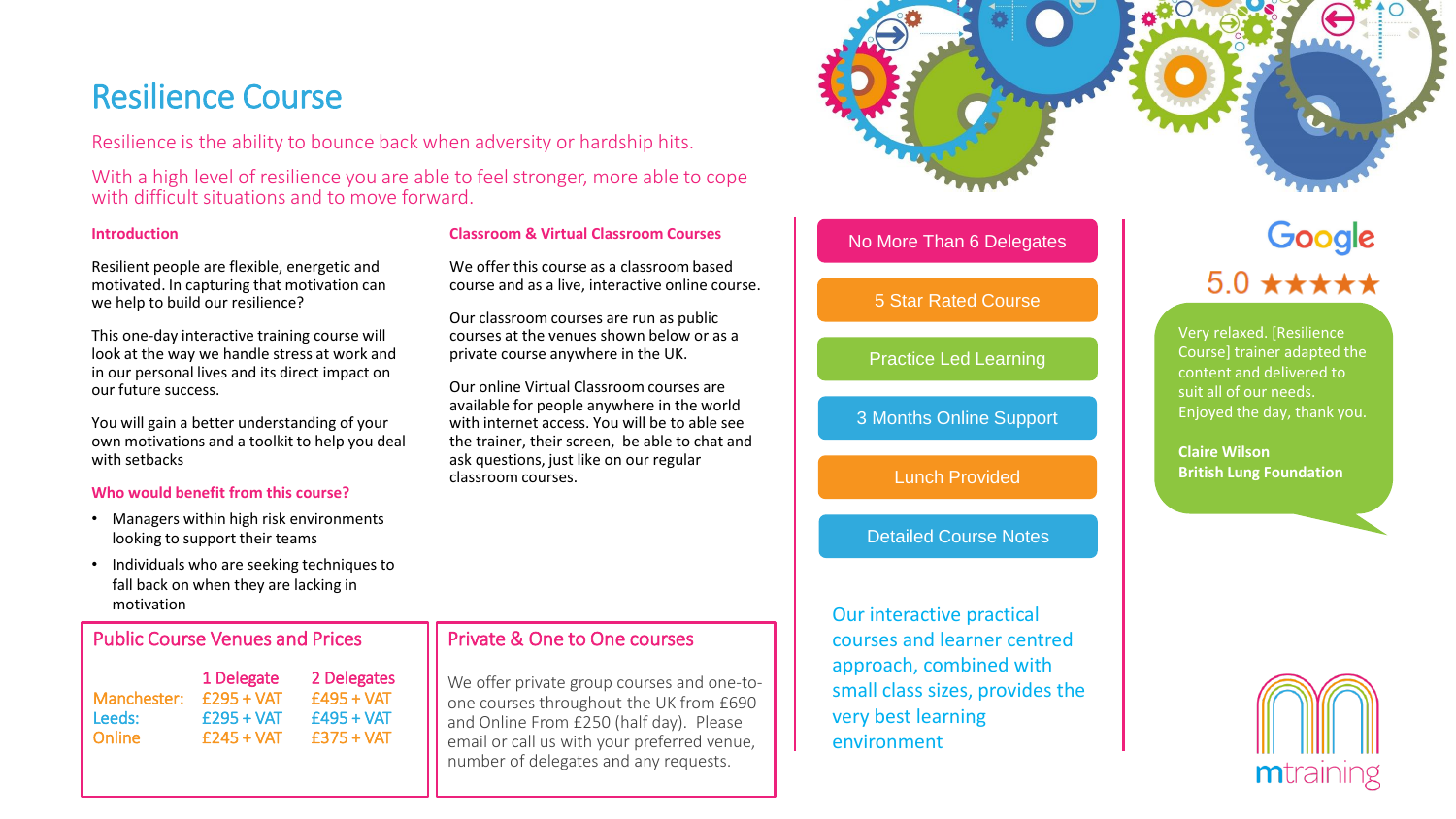# Resilience

# Course Outline

## This course will teach you how to build your resilience

## **Course Objectives**

Understand the implications of being resilient and motivated in your personal & professional life

Identify your own motivators and resilience techniques

Explore tools and techniques to help you to overcome difficult situations

Become better equipped to draw on your internal motivators in times of need

## **Course Topics**

Defining what resilience is and why it's important for our well-being

Developing a greater understanding of my strengths and capabilities

## Recognising the difference between challenging ourselves

For private courses the course content can be adapted to suit your requirements.

Please contact us to discuss your requirements.

and stretching ourselves too far

The ability be able to commit to accepting yourself

Identify how being true to our core values helps build resilience

Designing a healthy work / life balance

Considering the qualities required to build resilience

Understanding others needs and wants in order to deal more effectively with their behaviour

Driver or passenger? How to have a greater sense of control

The ability to identify and establish clear boundaries in all areas of our lives

Understanding how our brain focuses on negative thoughts and how to overcome these

How to reframe events in a more positive light

## **To book please see next page**

# Google  $50 + + + +$

Rick was a fantastic facilitator, personalising the course to each delegate and really listening.

He made it [Resilience Course] interactive and build rapport with each delegate, in a friendly, open way.

He is a credit to M Training.

**Lucy Palmer NHS England**